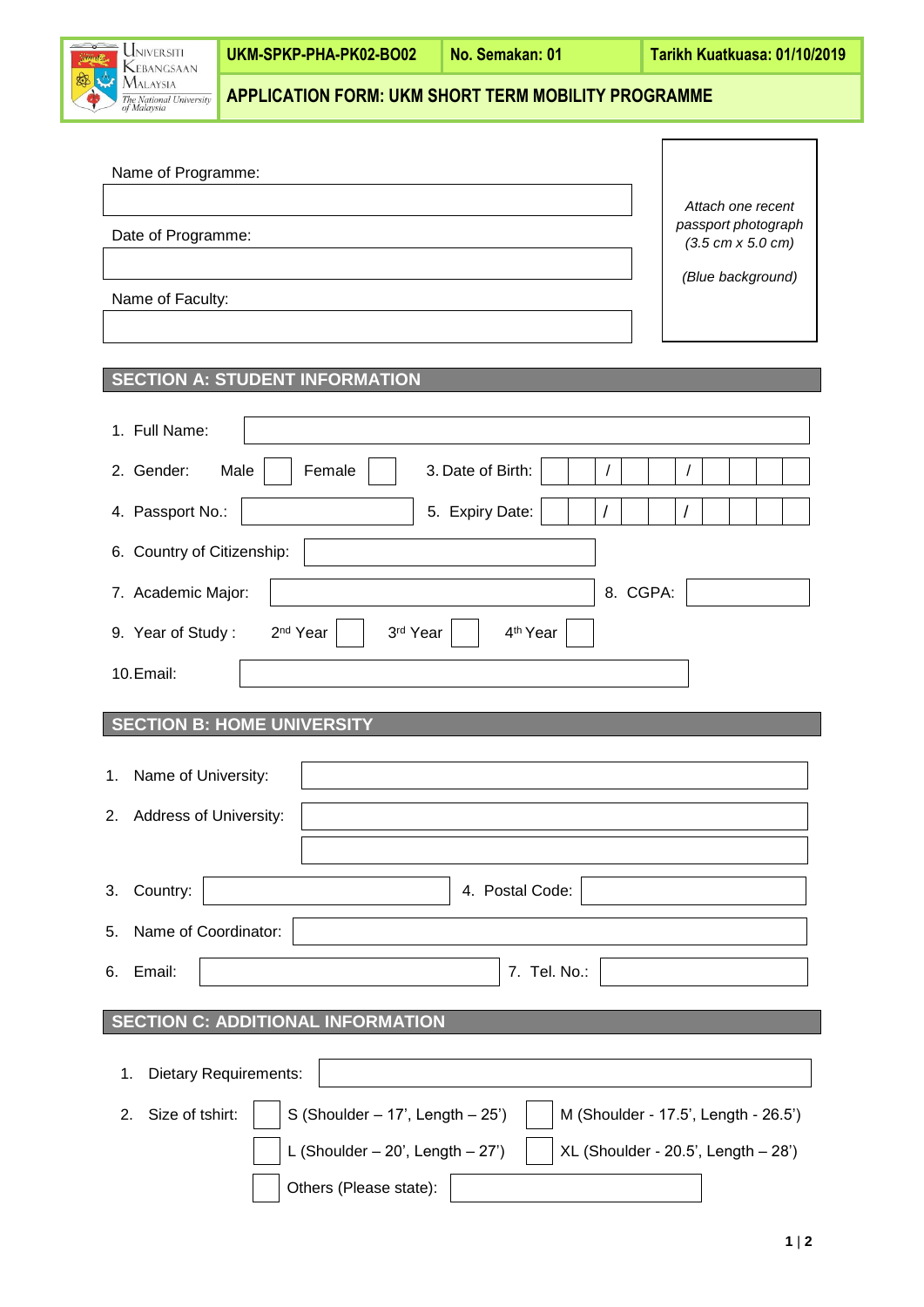

**APPLICATION FORM: UKM SHORT TERM MOBILITY PROGRAMME**

## **SECTION D: APPLICANT DECLARATION**

- 1. I agree to abide by the statutes and regulations of Universiti Kebangsaan Malaysia (UKM).
- 2. I declare that the information presented in this application and the accompanying documentation is true, correct and complete. I acknowledge that UKM may terminate my enrolment if false information has been supplied.
- 3. I authorise UKM to release information regarding my application to the Immigration Department of Malaysia and other agencies where UKM considers the information relevant to my immigration status.
- 4. I am aware of the costs associated with the UKM Short Term Mobility Programme and I have the necessary financial capacity to meet such costs for the duration of my participation in the programme. I understand that if I am unable to meet the costs, UKM will not be expected to help me.
- 5. I understand it is my responsibility to arrange and pay for my international flights, visa and insurance prior to my arrival in Malaysia.
- 6. I declare that I am free from any diseases. In the event I should be diagnose with any medical conditions, I will bear any and all costs directly and indirectly related to the medical management of my medical conditions.
- 7. I understand that I must enrol in and complete the UKM Short Term Mobility Programme. I can only withdraw from this programme with the written approval by Director of UKM Global.

*Signature*

## **APPLICATION CHECKLIST**

Completed all sections in this application form

Recommendation letter from home university

- Health Declaration form
- Copy of academic transcript

Copy of passport

## **Please return completed form to:** International Relations Centre (UKM Global) Universiti Kebangsaan Malaysia Email: gsmp@ukm.edu.my